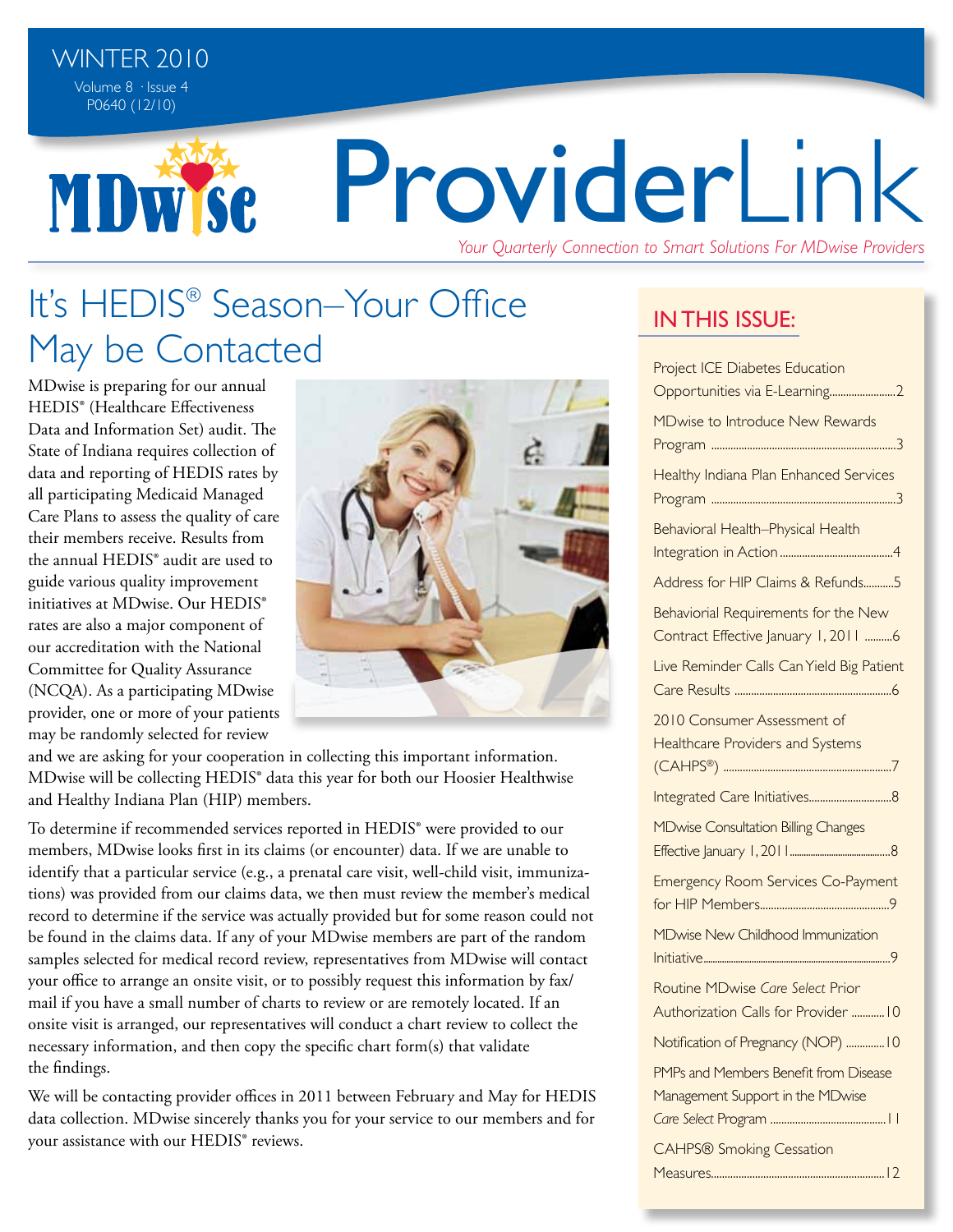# Project ICE Diabetes Education Opportunities via E-Learning

MDwise, the Office of Medicaid Policy and Planning (OMPP), ADVANTAGE Health Solutions, Anthony Wayne Services, Inc. and ASPIN are collaborating on a Project ICE which stands for Integrated Care through Education. Project ICE is a three-year program, funded through the Health Resources and Services Administration (HERSA), designed to improve the health and well-being of persons with mental illness and or intellectual disabilities who also manage diabetes and reside in a rural Indiana county.



The goals of Project ICE are to improve health outcomes through enhanced diabetes management achieved through the cross-training of care-providers on best practices of diabetes management and strategies for working with the targeted population. To further these goals, the Project ICE team developed a series of traditional face-to-face interdisciplinary presentations for care-providers on diabetes, mental illness and intellectual disabilities and how these delivery silos can support coordinated care for the targeted population. Care providers include Direct Support Professionals, Mental Health Case Managers, Clinicians, Certified Diabetes Educators, Psychiatric Nurses and any other health care professional that touches those impacted by diabetes and a mental illness or intellectual disability.

I should attend a Project ICE training if:

- I work in a Group Home and want to learn more about diabetic complications.
- I am not certain what a HbA1C test indicates.
- I want to learn more about the intellectually disabled population.
- I'm not familiar with the impact of some antipsychotic medications on weight gain.
- I want more information on how a *Care Select* Disease Manager can assist in locating resources for my client who is in the *Care Select* Medicaid program.

The initial, state-wide interdisciplinary trainings have been completed and have been converted to an e-learning format. The training topics feature individual subject matter experts delivering presentations on diabetes and intellectual and developmental disabilities and serious mental illness, how to promote nutrition, exercise, and medication management specific to diabetics faced with a mental illness or intellectual disability has been scheduled. These presentations are free and there are continuing education units (CEU) are available per presentation and there is a \$20 CEU processing fee for four (4) CEUs. The three presentations available are:

- Understanding Diabetes, Intellectual and Developmental Disabilities, and Serious Mental Illness
- Improving Medication Adherence in Individual Facing an Intellectual Disability and/or Serious Mental Illness and Diabetes
- Increasing Physical Activity to Reduce Diabetes Risks in Individuals with Intellectual Disabilities and/or Serious Mental Illness
- Nutrition for Diabetes Management and Prevention in People with Intellectual Disabilities and/or Serious Mental Illness

Providers interested in improving their diabetes education can view these presentations at www.indianaprojectice.org/ elearning. If you have additional questions about the project or e-learning opportunities, go to www.indianaprojectice. org or contact Greg Lorenz, LCSW, ASPIN Clinical Program Development Coordinator at 317-536-4683.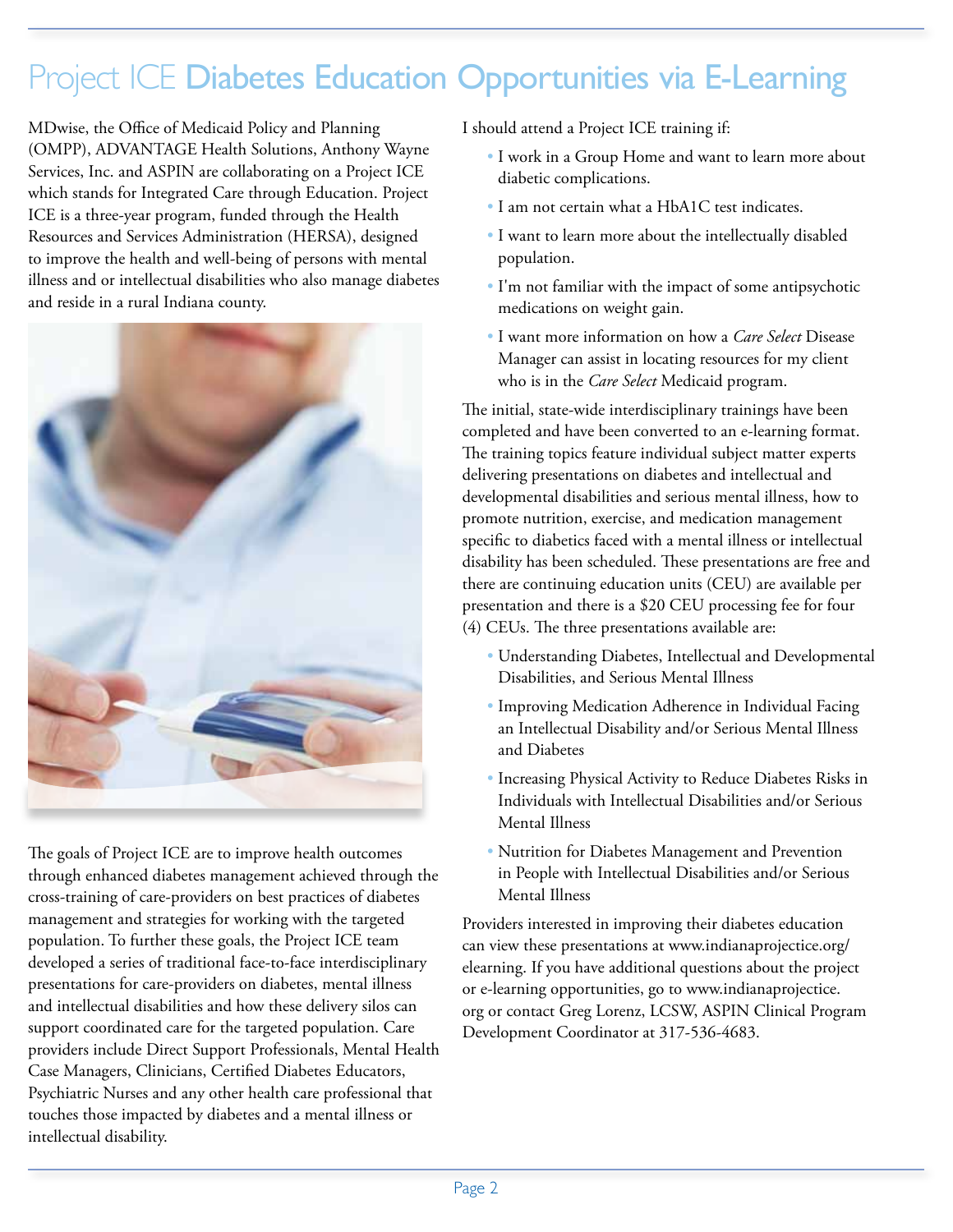## MDwise to Introduce New Rewards Program

Beginning in January 2011, MDwise will be offering a new program, called MDwise Rewards. MDwise Hoosier Healthwise and HIP members will have the opportunity to earn points by completing a variety of activities. Some are related to wellness while others will help MDwise to communicate with them more efficiently.

MDwise Rewards will replace the current BLUEBELLEbeginnings prenatal incentive. Currently, pregnant members receive a gift card for going to their prenatal and postpartum exams, when their doctor completes and documents a "visit record" for them. Effective January 2011, newly pregnant MDwise members will be able to earn points for making and keeping these important appointments. Members will be able to accumulate points, based on the claims received for services, and then select a gift. Thus pregnancy points will be included in the new MDwise Rewards program and the incentive for BLUEBELLEbeginnings, as you know it today, will end.

Additional information for members, including how to earn points and rewards they will be able to receive, will be available at MDwise.org/rewards.



# Healthy Indiana Plan Enhanced Services Program (ESP)

Healthy Indiana Plan members with certain diagnoses identified by the State may qualify for the Enhanced Services Program (ESP). For members who qualify, this program provides additional services and benefits not available to the member in Healthy Indiana Plan and may mitigate costs and worry for members with certain catastrophic diseases. The diseases that qualify for investigation of ESP include, but are not limited to, cirrhosis, cancer, hepatitis, and diabetic complications like diabetic retinopathy.

In order for MDwise to determine whether the member qualifies for ESP, we must secure clinical information through an ESP questionnaire that must be completed and signed by the treating provider. These questionnaires are vital to the process of referring members who may benefit from additional resources to ESP. The questionnaires should be completed, signed and faxed back to the number indicated on the form.

We would appreciate your assistance in helping us assure qualified members have access to the ESP services by filling out the questionnaire your office may receive and sending it back in a timely manner.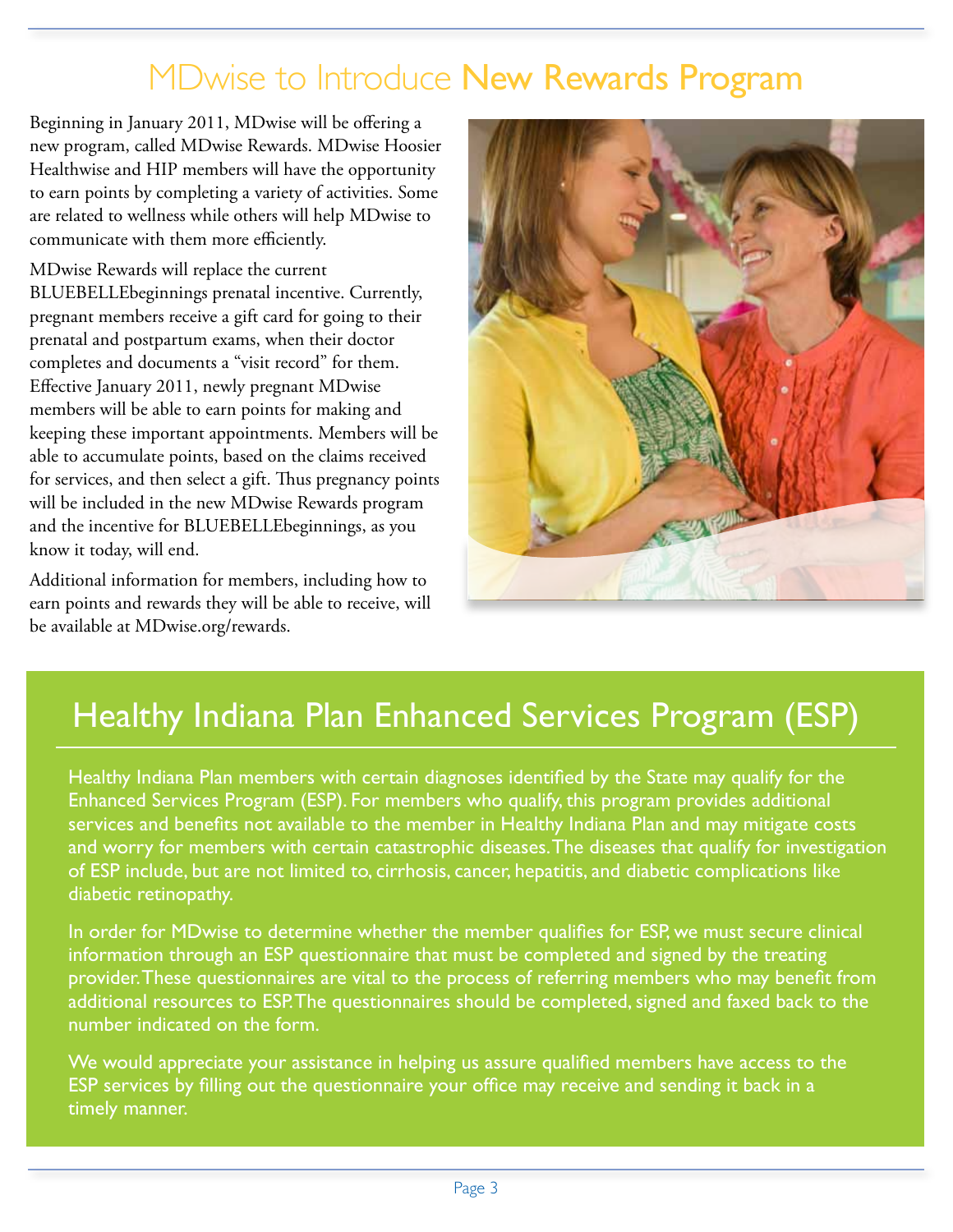# Behavioral Health–Physical Health Integration in Action

In 2008, MDwise asked MDwise Hoosier Alliance to establish a behavioral health unit within their medical team to manage Hoosier Healthwise and the Healthy Indiana Plan. The State of Indiana had encouraged Medicaid managed care companies to integrate behavioral and physical health as much as possible. Rather than starting from scratch, MDwise Hoosier Alliance leveraged the behavioral health expertise of its sister company, PerformCare, to achieve this integration.

PerformCare, which is located in Harrisburg, Pennsylvania, dedicated staff to the Hoosier Alliance office to establish a behavioral health clinical department made up of social workers and clinicians licensed in Indiana with knowledge of the Indiana behavioral health systems. The behavioral health and medical clinical teams are physically co-located in Indianapolis to enable increased integration.

Since carving behavioral health back in with medical, MDwise has prioritized the HEDIS follow-up after inpatient hospitalization (FUH) rate. This rate measures how many members are seen by a licensed mental health clinician within seven and 30 days of discharge from a mental health inpatient admission. Research (see below for citations) has shown that if a member is actively engaged in outpatient treatment within the seven or 30 day HEDIS-recommended FUH timeframe, their chances of being readmitted to the hospital within 30 days decreases significantly. MDwise Hoosier Alliance's 2009 baseline rate was 22%. By the end of 2009, the HEDIS FUH rate for Hoosier Alliance was 50.1%, which exceeded the goal. The following describes the process that was made possible through collaboration between MDwise, MDwise Hoosier Alliance and providers.

This increase in the rate resulted from an integrated process that includes the Hoosier Alliance behavioral health and quality teams along with the MDwise provider team and their providers. Through coordination, collaboration and clear and consistent communication, specific interventions have targeted the inpatient provider, the outpatient provider and the member. Interventions are monitored and measured on an ongoing basis. Feedback occurs quickly so that interventions can be modified as needed and have an immediate impact on the rate.

The first step in increasing the HEDIS FUH rate is to ensure that members have a qualifying appointment scheduled within seven days of discharge from the hospital. Hoosier Alliance Behavioral Health Utilization Reviewers (UR) work closely with the inpatient provider on discharge planning from the very first pre-certification contact. While assessing symptoms, treatment and medical necessity, the UR staff includes discharge planning in every conversation with the inpatient provider. UR staff identifies barriers to scheduling qualifying appointments. Barriers can include an inpatient provider's policies on aftercare scheduling along with a lack of access due to no openings with local outpatient providers. These barriers are communicated to the MDwise Hoosier Alliance Quality Team and MDwise. Together, MDwise and Hoosier Alliance work with the system and with providers to overcome those barriers. If the issue is with access, Hoosier Alliance and MDwise work with the outpatient providers in the community to increase this access. One systemic intervention MDwise has initiated is the addition of bridging appointments as a covered service. Hoosier Alliance



behavioral health staff has actively promoted this new service to outpatient providers to increase access for our members for timely aftercare supports. For more provider-specific barriers, the MDwise provider team follows up with providers on site to resolve them.

MDwise Hoosier Alliance has developed a program for behavioral health inpatient and outpatient providers in a community to come together to identify and resolve barriers that exist in their community. Through collaboration and communication, each community can best identify and overcome the barriers in that community. A session will be held in each region of the State, inviting all the behavioral health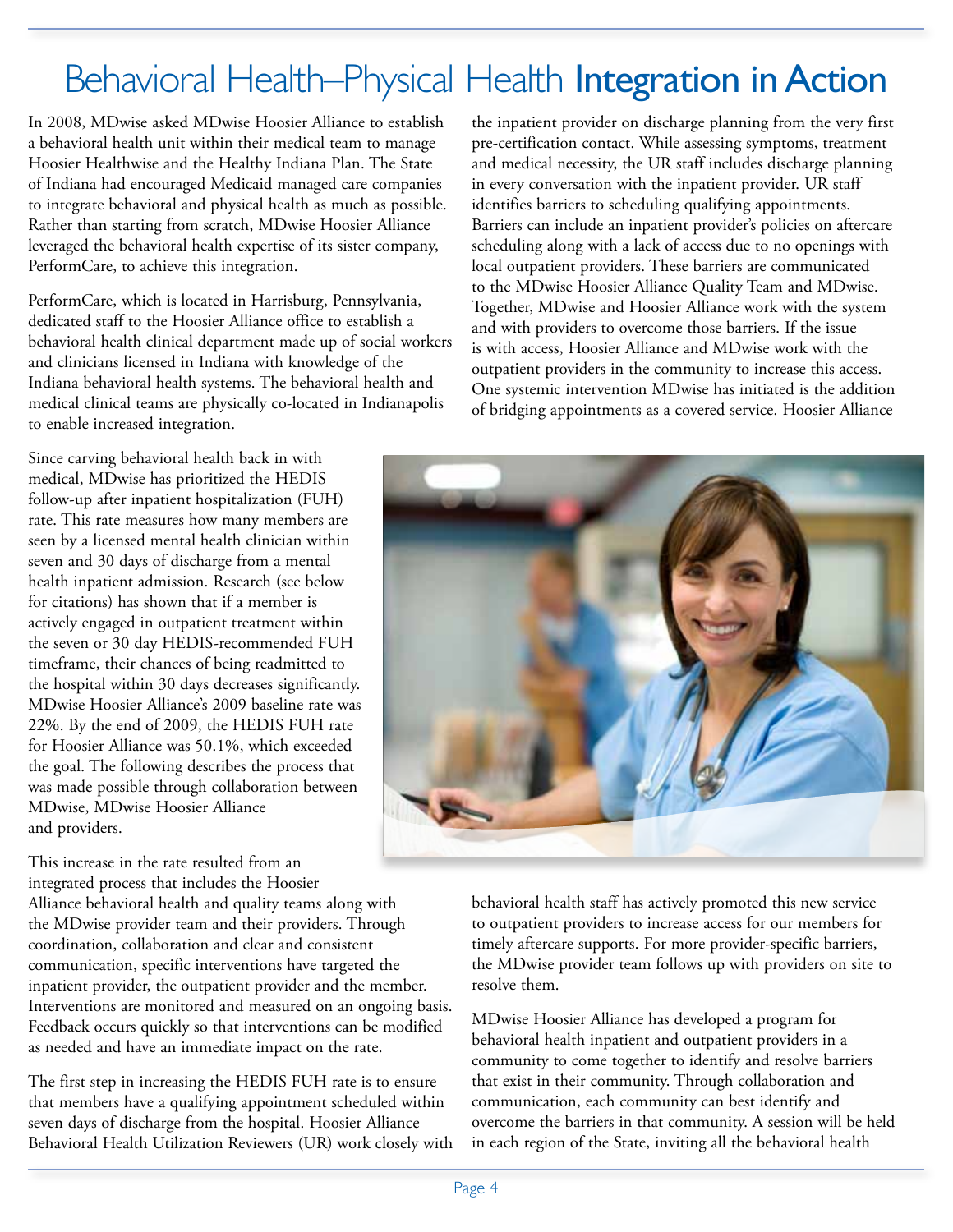inpatient and outpatient providers in that region. The program will involve an education component, provided by Hoosier Alliance, on the HEDIS FUH measure. Then Hoosier

Alliance will facilitate a work session for the participants to identify barriers specific to their community and come up with solutions. The goal is to develop a work plan for each region.

The second step is to ensure the member attends the appointment. Behavioral health staff provides appointment reminder phone calls to members whenever possible. If the member or caregiver is reached, Outreach Specialists (ORS) will educate them about the importance of attending scheduled appointments. Additionally, barriers to attending outpatient appointments and complying with treatment are identified and resources obtained to overcome. When a child is admitted to a hospital, ORS attempts to contact the parent while their child is still in the hospital to engage them in case management and educate about the follow up appointment. Hoosier Alliance also provided inpatient providers with a letter to give to members with information about their follow up appointments as well as how to contact Hoosier Alliance behavioral health staff if they are unable to attend the appointment.

A vital intervention Hoosier Alliance put into place in September 2009 was a system to provide real time data to the clinical team on the HEDIS FUH rate. Prior to this, the HEDIS FUH rate was solely obtained from claims, which have an inherent delay built in because providers have 90 days to submit a claim (365 days if not a MDwise network provider). This delay in data resulted in the team not knowing which interventions were helping and which were not. Tracking the score manually in real time requires many person-hours but has been instrumental in the success of the team. Hoosier Alliance added two new positions to the behavioral health clinical team to assist with these efforts. The tracking mechanism is a spreadsheet that tracks every eligible mental health discharge in a calendar month, its discharge date, the scheduled follow up appointment and whether the member attended it or not. The data is obtained from the UR staff who alerts the ORS that a qualifying discharge occurred. The ORS verifies that a qualifying follow-up appointment was scheduled and informs the administrative staff. This staff person places a reminder call to the member about the appointment. The administrative person then verifies that a member did or did not attend the qualifying appointment. Various interventions are also monitored on this tracking sheet so that there is real time feedback on the effectiveness of the specific intervention. The grid is provided weekly to the MDwise provider team for additional data about the providers to aid them in intervening where needed.

The last step in the process is to ensure the measured HEDIS rate is accurate. Due to issues with claims and other supporting evidence required by NCQA to validate the HEDIS score,

MDwise and MDwise Hoosier Alliance have established processes to obtain the needed documentation. Prior to this, Hoosier Alliance relied on claims data solely to measure the HEDIS FUH rate. However, claims are not always filed in a timely manner or not at all due to third-party payer liability issues and services that are carved out of managed care responsibility in Indiana. The claims based HEDIS FUH rate remains significantly lower than the manual HEDIS FUH rate. To close this gap, the manual list is bumped against an authorization-based report and a claimsbased report. Any discrepancies are identified and investigated. If needed, providers are called and asked to provide the needed verification documentation. For 2009, this was done at the end of the year and resulted in a significant increase in the HEDIS FUH rate. For 2010, the score is being validated for each quarter and supplemental documentation is being obtained as needed.

In conclusion, through a strong collaborative relationship between the delivery system, MDwise and the providers, significantly more members are receiving timely aftercare treatment following a mental health inpatient hospitalization.

#### *Research to Support the Effectiveness of Seven-Day Follow-Up Care:*

 McCranie, Edward W and Mizell, Terrence A. 1978. "Aftercare for Psychiatric Patients: Does It Prevent Rehospitalization?" Hospital and Community Psychiatry. September 1978, Vol. 29, Number 9.

 Stein, Bradley D, Kogan, Jane N, Sorbero, Mark J, Thompson, Wesley and Hutchinson, Shari L. 2007. "Predictors of Timely Follow-Up Care among Medicaid-Enrolled Adults After Psychiatric Hospitalization." Psychiatric Services. December 2007, Vol. 58, No. 12.

## Address for HIP Claims & Refunds

MDwise has experienced a number of claims and refunds being sent to the wrong address. MDwise HIP claims and refunds must be sent to the following address:

> MDwise HIP P.O. Box 33049 Indianapolis, IN 46203-0049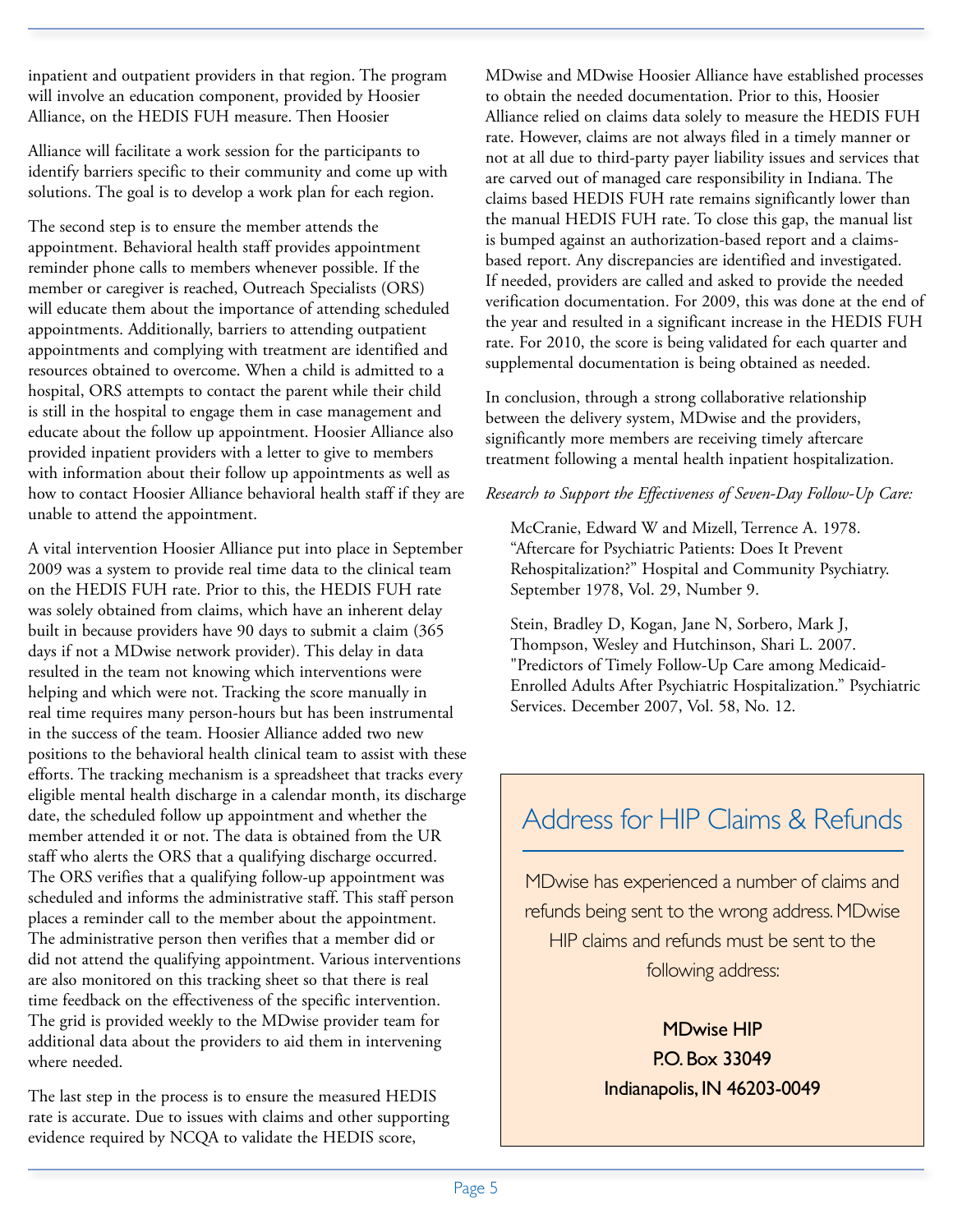## Behavioral Health Requirements For the New Contract Effective January 1, 2011

OMPP has revised the contract requirements around the frequency and content of information behavioral health providers must supply.

The RFS language required behavioral health provider contracts to make sure the providers notify plans and PMPs of each session summary, diagnoses, assessment findings, etc. (See RFS Section 5.7.4). Based on decisions made in the Behavioral Health Quality Strategy Committee meeting, OMPP is changing its requirements around the language that must be included in behavioral health provider contracts. Instead of requiring providers to share summaries of each treatment session and other information with PMPs and the plans, the behavioral health provider contracts must ensure the following:

 • For members who are at risk for hospitalization or who have had a hospitalization, the behavioral health provider will provide to the plan and the member's PMP a summary of the member's initial assessment session, primary and secondary diagnosis, and medications

prescribed. This information must be provided after the initial treatment session.

- For members who are not at risk for hospitalization, behavioral health providers must, at minimum, provide a summary of the findings from the member's initial visit to the plan and PMP. This notification must include the behavioral health provider's contact information, visit date, presenting problem, diagnosis, and a list of any medications prescribed.
- Behavioral health providers must also notify the plan and PMP of any significant changes in the member's status, and/or a change in the level of care.

No other changes have been made to behavioral health provider contract requirements.

If you have concerns or questions about this, please contact Dr. Lynn Bradford at lbradford@mdwise.org.

# Live Reminder Calls Can Yield Big Patient Care Results

If the experience of two MDwise Hoosier Alliance practice groups is any indication, taking the time to make personal, well-visit reminder calls to patients can be a crucial component in increasing patient visits. When the office and nursing staffs at Brinks Family Practice in Princeton, Indiana decided to call every patient on their MDwise Hoosier Alliance member quality list, they saw an overall 24 percent increase in office visits from those patients compared to the previous year (2008).

Brinks' live patient outreach calls include not only appointment reminders and requests to schedule checkups, but also follow up with patients who have missed their appointments. When nurses phone these patients and encourage them to come in for a visit, 90 percent of them reschedule and keep their appointments.

The Fort Wayne Medical Education Program has also experienced positive results with their live reminder calls. When this practice was having difficulty securing enough patient visits to meet their Hoosier Alliance network provider quality measures, the staff began calling their patients and urging them to schedule their needed check-ups and keep their appointments. Within 90 days, the group's no-show rate dropped from 18.3 to 15.7 percent. In addition, the staff's efforts resulted in a 15 percent increase in quality measures in just one year.



The Fort Wayne and Brinks Family groups conduct live outreach as a way to ensure they meet their quality measures. In addition, they make every effort to maximize their time with patients once they arrive. For example, if a patient comes in for treatment of an illness, the attending physician conducts a well-patient visit during the same appointment. They also use this time to educate their patients about how their MDwise Hoosier Alliance benefits can increase the quality of the member's health.

If your practice is interested in experiencing improved patient attendance, a reduction in no-shows and better quality results, consider conducting live patient outreach calls. Contact your MDwise Hoosier Alliance Account Executive to help you get started.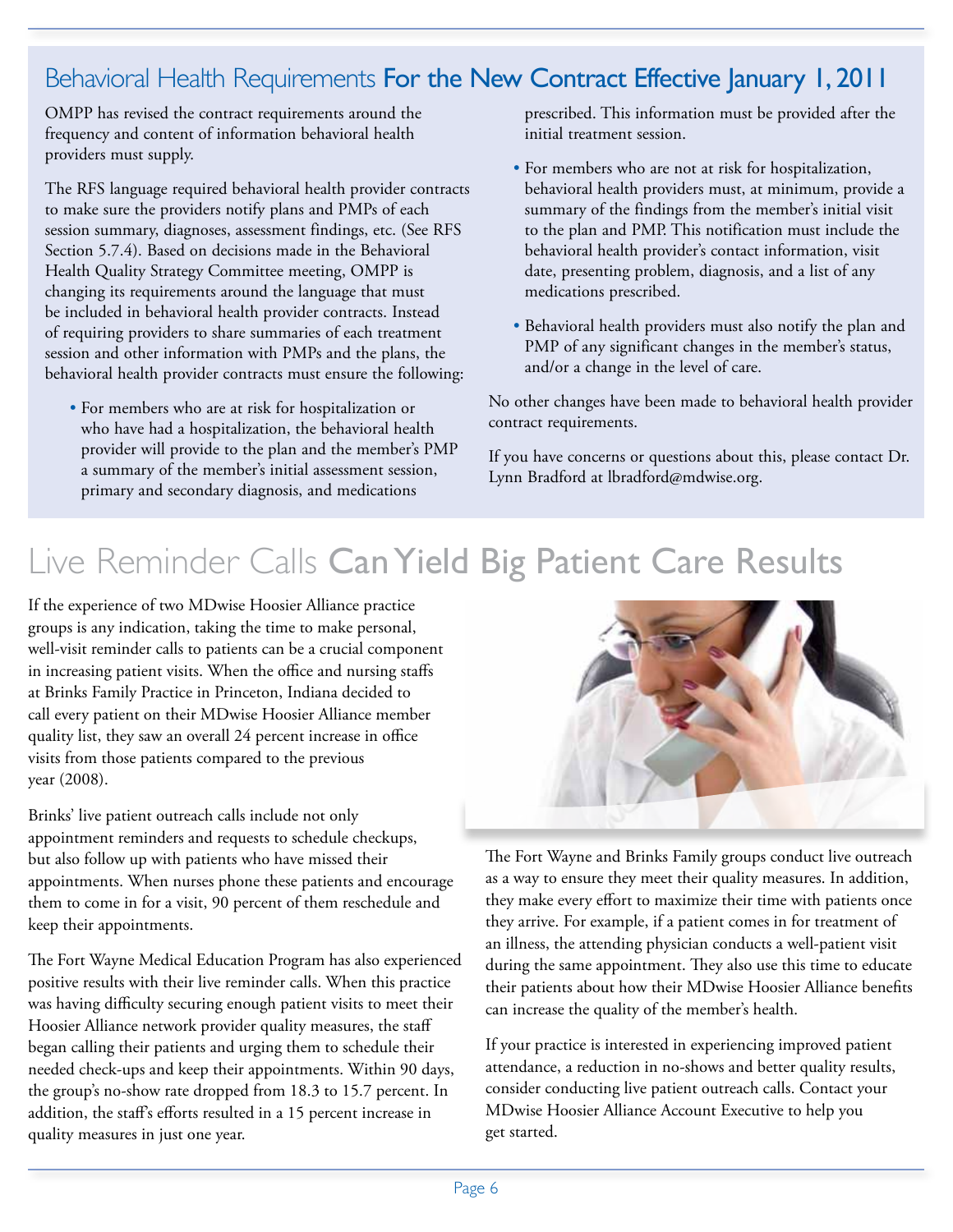## 2010 Consumer Assessment of Healthcare Providers and Systems (CAHPS®)

Each year MDwise contracts with The Myers Group to conduct Consumer Assessment of Health Care Providers and Systems (CAHPS®) surveys on its Hoosier Healthwise adult and child members and HIP members. The overall objective of the CAHPS® study is to capture accurate and complete information on MDwise members' reported experiences with health care. Specifically, the objectives are to measure how well MDwise is meeting our members' expectations and goals; to determine which areas of service have the greatest effect on our members' overall satisfaction; and to identify areas of opportunity for improvement. The majority of the ratings involve member feedback on their interaction with MDwise providers.

The Myers Group collected valid surveys from the eligible member population for HHW and HIP from January through May of 2010. Survey questions were based on services received by members in 2009. MDwise chose a mixed survey administration that included both mail and telephone. Once the survey is complete, The Meyers Group generates reports comparing MDwise to prior years, The Myers Group Medicaid book of business, and (CAHPS®) databases and Quality Compass. The Meyers Group also analyzes the data to identify those questions that are most highly correlated with member satisfaction with MDwise and with the health

care they received. The CAHPS® benchmark and threshold reports are also important because The National Committee for Quality Assurance (NCQA) utilizes these CAHPS® scores in determining Accreditation status and Health Plan Ranking.

Corporate results from the 2010 CAHPS® Survey are presented here. Performance varied by delivery system and product line. The complete reports for all surveys, including all the detail behind each question, were distributed to each MDwise delivery system in August 2010.

#### Highlights from the Surveys

#### *Overall Scoring*

MDwise received the highest scores in the Hoosier Healthwise child survey. HIP survey scores were fairly close to the Hoosier Healthwise survey child scores. Our lowest scores were on the Hoosier Healthwise adult survey. MDwise is in the process of developing quality improvement strategies across all three plans to improve member satisfaction.

In 2010, all of the Indiana Medicaid Managed Care Entities (MCE) experienced a drop in HHW Adult Customer Service Scores. Together, MCEs are examining these rates and reasons for the lower scores.

| <b>Type</b>             | <b>Measure</b> | Category                        | <b>Child</b><br><b>HHW</b><br>2010 | <b>Adult</b><br><b>HHW</b><br>2010 | <b>Adult</b><br><b>HIP 2010</b> |
|-------------------------|----------------|---------------------------------|------------------------------------|------------------------------------|---------------------------------|
| Composite Summary Rates | Provider       | <b>Getting Needed Care</b>      | 83.5%                              | 74.9%                              | 81.0%                           |
|                         | Provider       | Getting Care Quickly            | 89.0%                              | 76.6%                              | 84.2%                           |
|                         | Provider       | How Well Doctors<br>Communicate | 93.5%                              | 86.0%                              | 89.2%                           |
|                         | MDwise         | <b>Customer Service</b>         | 80.7%                              | 69.1%                              | 82.9%                           |
|                         | Provider       | <b>Shared Decision Making</b>   | 66.1%                              | 59.2%                              | 59.5%                           |
| Global Ratings          | Provider       | Rating of Personal Doctor       | 85.4%                              | 71.7%                              | 76.4%                           |
|                         | Provider       | Rating of Specialist            | 84.1%                              | 75.7%                              | 77.4%                           |
|                         | Provider       | Rating of Health Care           | 78.9%                              | 61.0%                              | 68.4%                           |
|                         | MDwise         | Rating of Health Plan           | 84.8%                              | 67.1%                              | 75.0%                           |
| Demographics            |                | Responses                       | 998                                | 546                                | 1437                            |
|                         |                | Response Rate                   | 36.60%                             | 28.2%                              | 57.60%                          |
|                         |                | Mail Responses                  | 541                                | 307                                | 1204                            |
|                         |                | Phone Responses                 | 447                                | 239                                | 233                             |
|                         |                | Respondent Gender: Female       | 90.90%                             | 89.3%                              | 68.50%                          |
|                         |                | Member Race/ Ethnicity: White   | 77.60%                             | 73.8%                              | 83.40%                          |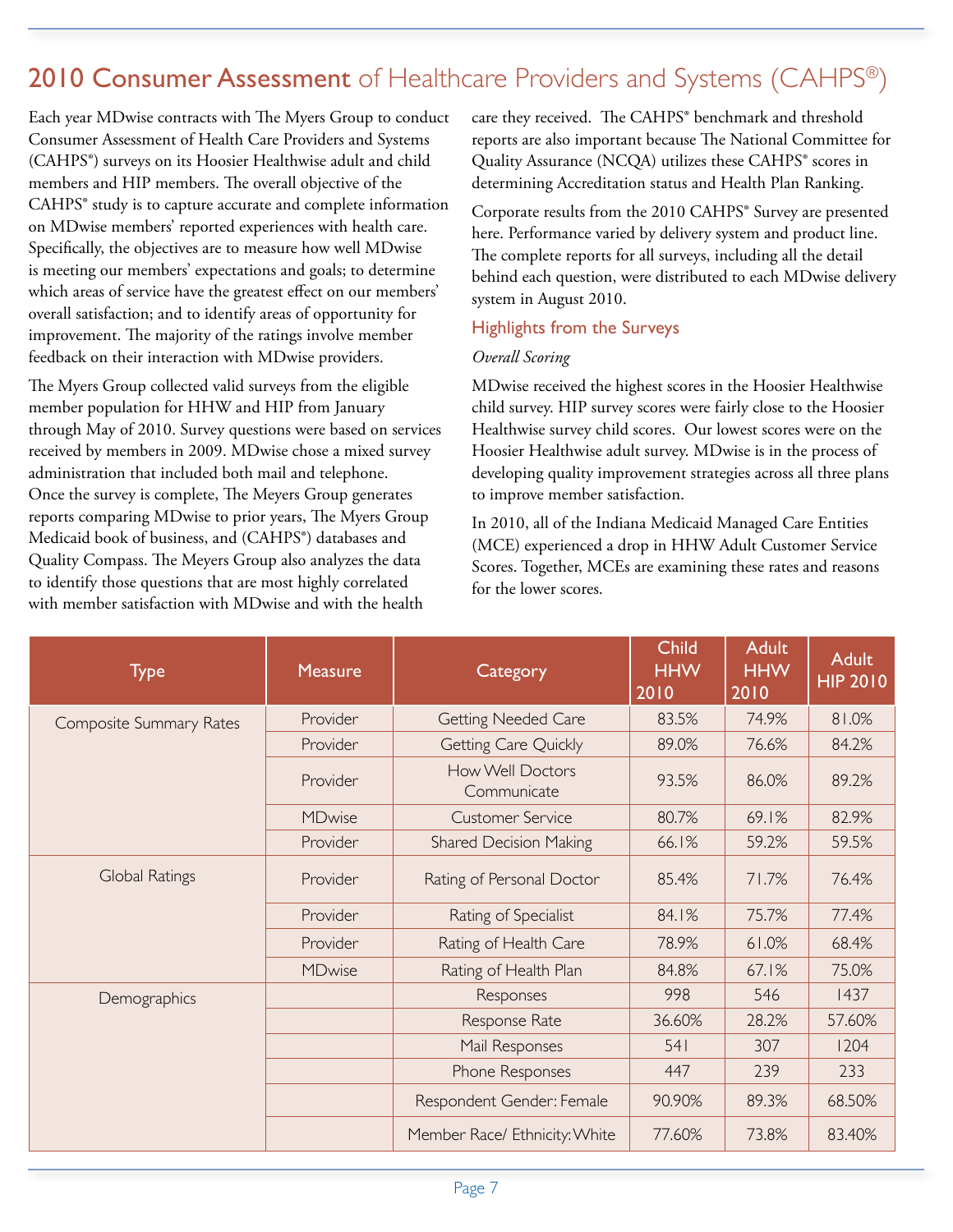# Integrated Care Initiatives

Lynn Bradford, PhD., HSPP *Director of Behavioral Health*

In 2009, MDwise, with funds from the State of Indiana, awarded grants for integrated care projects. Four sites are currently providing integrated care with these funds. They are St. Vincent Primary Care, St. Francis Family Practice, Midtown Primary Care, and Community Health Network Family Practice Residency Program/Gallahue Community Mental Health Center. Healthnet clinics, which are also part of the MDwise network, are providing integrated care through a separate grant from the State. All of these projects presented their outcomes to date at a seminar on November 12, 2010.

All of the projects measure the same variables. They include access to behavioral health services, patient outcomes with regard to symptoms related to their diagnosis, emergency room utilization and readmissions to the hospital, either for medical or for behavioral health issues. The projects have been up and running from six months to two years. Access to behavioral health services is trending to the positive with time from referral to first appointment ranging from nine days to one month. All projects report increased efficiency for patients who need behavioral health services.

All patients in these projects are assessed with objective measures related to their diagnosis. It is too early in the data collection process to report improved patient outcomes. Emergency room use appears to be on the decrease based on an analysis of 15



months of data. In the age group 13–18, those receiving integrated care used the emergency room less than those who received usual care. These results were statistically significant. In the age group 19–65, results approached statistical significance. At this time, there was not enough data on readmissions to obtain meaningful results. Additionally, the St. Francis project looked at the impact on the cost of care, with results trending in the direction of decreased cost.

Data from these projects will be analyzed again in the next 12–18 months. It is hoped that there will be sufficient data at that point to obtain meaningful results on all the variables being measured. MDwise and its grantees plan to present outcomes again in the fall of 2011.

## MDwise Consultation Billing Changes Effective January 1, 2011

Effective for claims with dates of service January 1, 2011, MDwise will no longer reimburse CPT Consultation Codes for the Healthy Indiana Plan (HIP). MDwise is complying with State guidelines, set forth in the HIP Reimbursement Manual and in accordance with the guidelines set forth by the Centers for Medicare and Medicaid Services, January 2010. (MLN Matters: MN6740-Change request)

The following codes will deny when submitted with dates of service on or after January 1, 2011 for the MDwise HIP plan:

- 99241,99242,99243,99244 and 99245
- 99251,99252,99253,99254 and 99255

Claims submitted with consultation codes and dates of service on or before December 31, 2010 will be paid at the appropriate Medicare rate. If there is not a published Medicare rate, the claim will reimburse at 130% of the allowable Medicaid rate.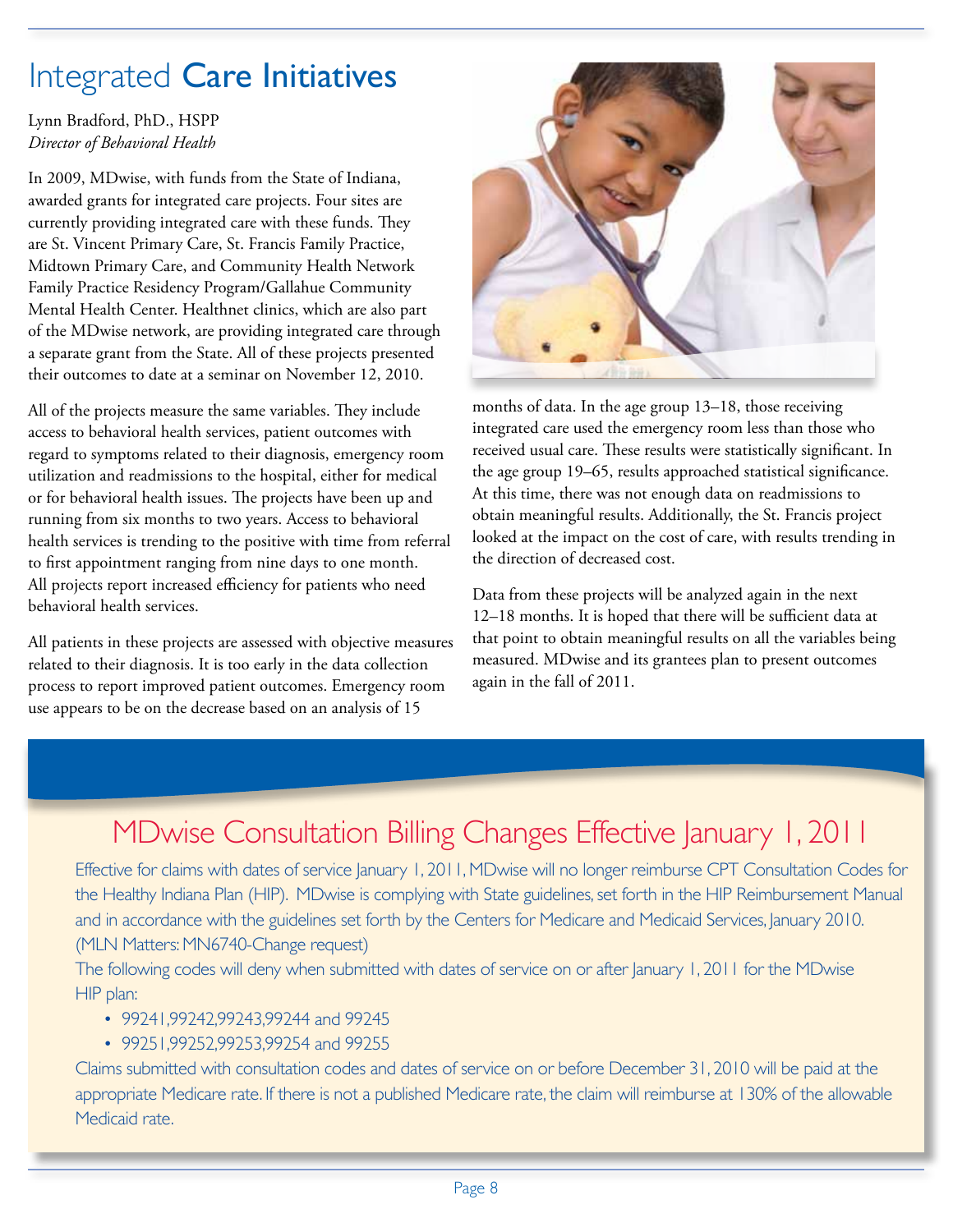# Emergency Room Services Co-Payment for HIP Members

While there is no emergency room services co-payment in Hoosier Healthwise, there is a co-pay for HIP members in certain situations.

A co-payment will apply to non-emergency use of an emergency room by HIP members.

Providers will collect the co-payment from members, and POWER Account funds cannot be used by the member to pay the co-payment. MDwise includes the member's co-payment information on the member's ID card, as well as the name of the member's primary care physician or Primary Medical Provider (PMP).

Non-caretakers will be subject to a \$25 co-payment for all ER visits. The co-payment must be waived or returned if the member is admitted to the hospital on the same day as the visit.

Parents (caretakers) will also be subject to a co-payment for emergency room services, according to the following schedule:

- $< 100\%$  FPL  $$3$
- $100-150\%$  FPL  $-$  \$6
- 151–200% FPL 20% of the cost of the services provided during the visit, or \$25, whichever is less

The co-payment must be waived or returned if the parent is found to have an emergencycondition, as defined in section



1867(e) (1) (A) of the Emergency Medical Treatment and Active Labor Act, or if the person is admitted to the hospital on the same day as the visit.

The member must receive an appropriate medical screening examination under section 1867 of the Emergency Medical Treatment and Active Labor Act. Assuming a member has an available primary care physician, and a determination has been made that the individual does not have an emergency medical condition, the hospital must inform the member before providing non-emergency services that the hospital may require payment of the co-payment before the service can be provided.

Please direct any questions or comments concerning ER co-payments for HIP members to Dan Westlake at dwestlake@mdwise.org.

# MDwise New Childhood Immunization Initiative

MDwise will be partnering with Pfizer on a new initiative to promote timely childhood immunizations for our members. This initiative targets MDwise members who are turning both eight and 17 months of age, whose claim data does not show they have received all of their age-appropriate immunizations. The initiative consists of an automated reminder call to the child's parents/guardians to advise them that our records indicate their child may have missed a recommended vaccine shot, and also a follow-up postcard reminder. The automated call and postcard will remind the parents/guardians that MDwise covers all recommended childhood immunizations. It will also instruct the parents/guardians to contact the member's physician or healthcare provider to check to make sure their child is up-to-date with all vaccine shots.

We are notifying MDwise providers of this initiative since the PMP offices will be receiving follow-up calls. While it is our

intent to only contact families of MDwise members who are not current on their immunizations, we realize there will be cases where parents/guardians receive a call and postcard and their child has received his/her immunizations from other sources (i.e. state or county health departments, school-based clinics), that will not be documented in our claim data since there was no claim generated. There will be some lag time involved for claim processing for immunizations that were given in the providers' offices.

It is MDwise's goal to ensure that all of our members are fully protected against pediatric vaccine-preventable diseases by their 2nd birthday, and we appreciate the cooperation and assistance of our MDwise PMPs in this effort. Childhood Immunization Status is also a HEDIS measure. We will be monitoring and measuring the impact of this initiative, and will report the results in a future ProviderLink newsletter.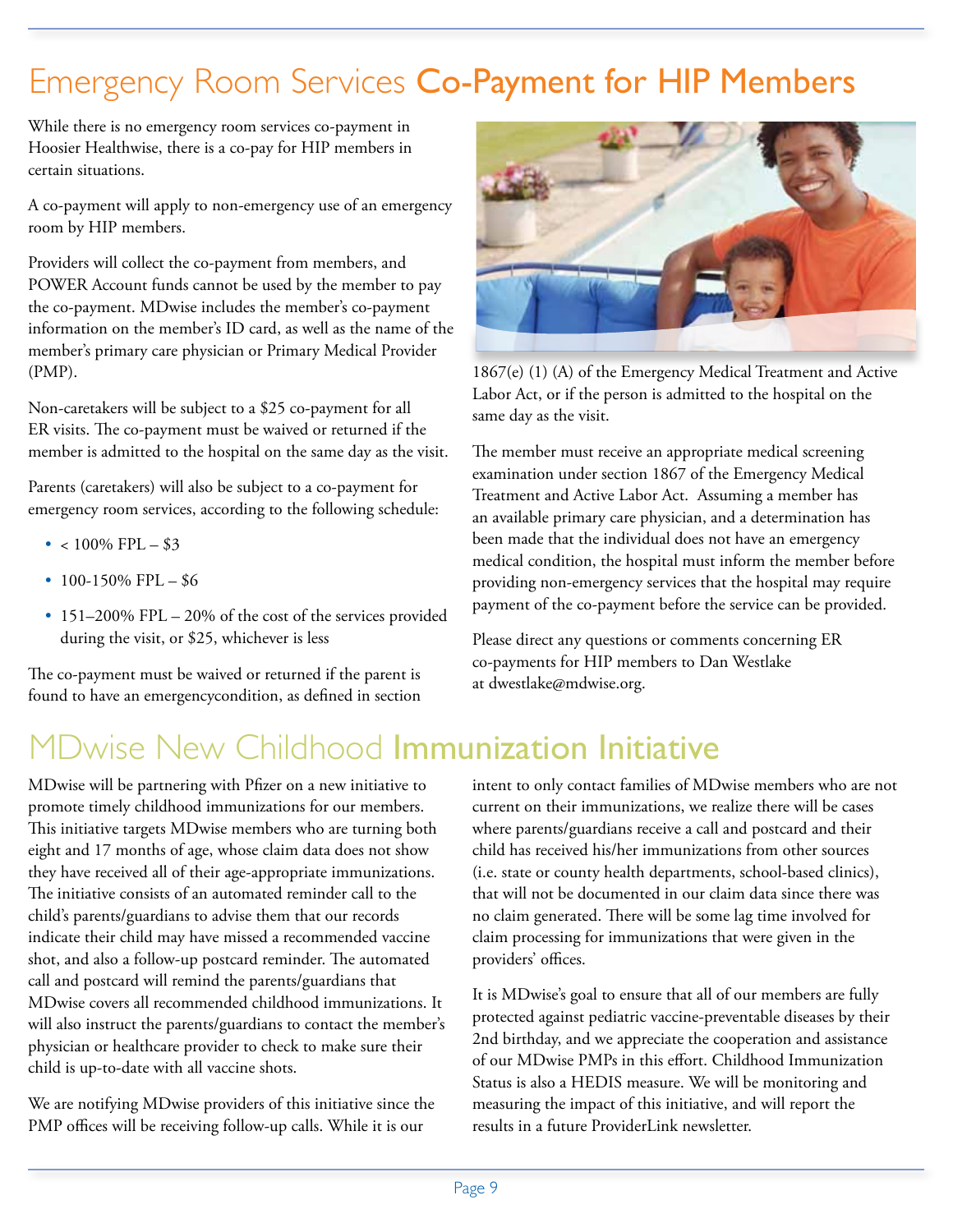## Routine MDwise *Care Select* Prior Authorization Calls for Providers

#### Routine Call – Determining Whether a Service Requires PA in Indiana *Care Select*

Providers must check the Indiana Medicaid website at www. indianamedicaid.com to determine if a service requires PA in the Indiana *Care Select* and Traditional Medicaid Programs by using the Medicaid fee schedule and the Indiana Health Coverage Programs (IHCP) Provider Manual. Use of these products is free and made public to all providers regardless of enrollment status. It is the provider's responsibility to familiarize themselves with PA requirements that are specific to their specialty service area (IHCP Provider Manual Ch. 6 p. 6–7) rather than rely on the CMO for this information. The IHCP website is the preferred source to share information regarding Medicaid policies including PA. If the provider does not have access to the internet, they will need to discuss adding this capability with their internal management staff in order to comply with IHCP rules previously specified regarding knowledge of PA requirements for their specialty area. Providers should contact the CMO if they require education on how to use the fee schedule or understand basic PA guidelines.

#### Routine Call - Checking PA Status

HP's Web interChange is the preferred source to check claim status, PA status, and a member's eligibility. Providers have the ability to use HP's Web interChange free of charge to check the status of a PA regardless of the submission method used (i.e. mail, fax, or web or electronic PA submission) and should not rely on the member's CMO to provide them with this information. Enrollment in Web interChange's PA inquiry function can be handled through the provider's assigned database administrator for Web interChange functions or via HP at 1-877-877-5182. Providers should contact the CMO for more complex PA questions such as questions regarding a CMO's suspension of a PA for additional information or clarification of documents necessary to process a PA. If the provider does not have access to the internet, they will need to discuss this issue with their internal management staff so that they can determine PA status.

Providers should contact their HP Provider Relations field representative or HP's Electronic Solutions Helpdesk for questions regarding the use of Web interchange.

## Notification of Pregnancy (NOP)

Early identification and evaluation of pregnant Hoosier Healthwise members is important in assuring members receive timely and comprehensive prenatal care to minimize maternal complications, limit neonatal complications, and improve neonatal outcomes.

Through the Notifications of Pregnancy we have been able to identify pregnant Hoosier Healthwise members with histories of high-risk pregnancies or women who are vulnerable to developing a high-risk pregnancy due to existing health conditions and/or psychosocial issues that may potentially impact the birth outcome.

Women identified through a completed Notification of Pregnancy (NOP) form who have an existing high-risk pregnancy or who are vulnerable to developing high-risk pregnancy receive numerous services provided by MDwise to promote healthy habits during pregnancy and to provide access to supportive services to reduce the effect of psychosocial issues. Examples include but are not limited to:

- High-risk pregnancy case management
- Promotion of tobacco cessation
- Access to community resources for services and supplies necessary to care for the baby after birth

MDwise is seeking your assistance to assure that Notification of Pregnancy (NOP) assessments are completed and submitted for all MDwise pregnant members seen in your office for prenatal care. When a Hoosier Healthwise eligible woman is determined

to be pregnant, a provider can complete the NOP form and electronically submit it via Web interChange. The submitted information will be used by the woman's Hoosier Healthwise managed care organization to determine her health risk level associated with the pregnancy and the need for prenatal care coordination.

Access the following link to log on to the Web Interchange: https://interchange.indianamedicaid.com/Administrative/ logon.aspx

We need your help to assure that our pregnant members are screened for additional services that might benefit them and their families during pregnancy. Please make sure the staff completing the NOP are completing them correctly and with accurate information, including but not limited to, an accurate BMI. In addition, it is particularly important with this population that the psycho-social questions are completed, as this is a vulnerable population with issues that are less prevalent in a commercial population. The psychosocial information is also used to identify members with possible drug abuse issues, or an abusive relationship at home. MDwise has resources that can help a pregnant member with many of these psychosocial issues.

If you have any questions or need additional assistance regarding Notification of Pregnancy, please contact the MDwise Customer Service Department at 1-800-356-1204 or 317-630-2831.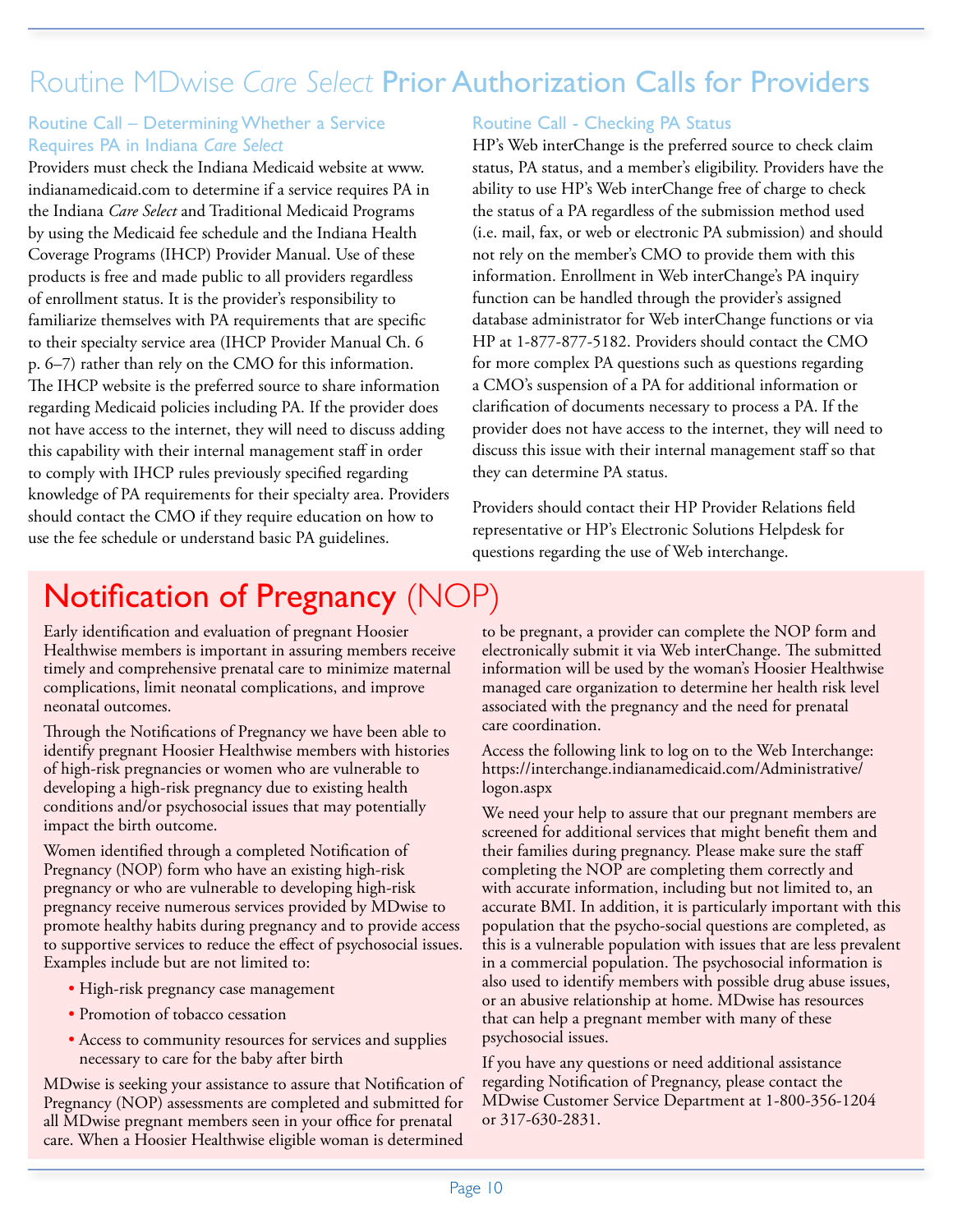## PMPs and Members Benefit from Disease Management Support in the MDwise *Care Select* Program

As a result of changes to the Indiana *Care Select* (ICS) Program, MDwise has focused on providing disease management services and adding value to PMPs and members who opt to remain in the MDwise ICS Program. Many *Care Select* members suffer from chronically poor health and require intensive and often complex treatment regimens. Chronic health conditions and low health literacy often lead to debilitating health issues that acute medical services alone cannot alleviate. MDwise disease management services offer a diverse, intensive and coordinated approach to improving the health outcomes and quality of life for MDwise *Care Select* members. Member healthcare is often fragmented and poorly coordinated leaving the member with multiple health providers, case managers and care givers. Often there is not one person who is familiar with the member's overall care and treatment. Our approach is based on the belief that the needs of the member are best met by creating an environment that helps members organize, make sense of and navigate today's complex health care system. A proactive model that is holistic and robust, blending disease management, member education and outreach, and care management into one comprehensive program utilized by the Disease Management Team. This approach benefits the member's health and supports the PMPs who are working for the best health outcomes.

The following are some of the benefits enjoyed by members and their PMPs:

#### **PMPs**

- Evidence based member care plans
- Coordination of care including referrals
- Reinforce PMP's plan of care
- Comprehensive disease education
- Manage members collaboratively who require a lot of attention
- Access to transportation network for medical appointments
- Multi-disciplinary disease managers (i.e. medical and behavioral health)
- Quarterly pharmacy reports (medical and behavioral)
- Collaboration leads to improved member health outcomes and lower physician costs to work with *Care Select* membership

#### **Members**

- Access to multi-disciplinary care with a "live" disease manager
- Disease managers who build collaborative relationships with members
- Disease self-management education
- Care plans designed to meet the member's individual health goals
- Medical decision education and empowerment
- Access to transportation for medical appointments
- Positive progress managing chronic conditions
- Improved health outcomes

Daily Red

pallyned

Seastless

DailyMed

 $\frac{1}{r}$ 

Covered by Indiana Medicaid

MA

 • Positive interaction with MDwise

## **Comparison MADE EASY**

### **YOUR SOLUTION. DailyMed<sup>"</sup>**

#### **FASY**

No more worrying with multiple pill bottles or confusing pill reminders

#### **ORGANIZED**

A month of medications organized into pre-sorted packets

#### **SIMPLE**

Medication packets are marked with the time you need to take them

#### **DELIVERED**

DailyMed<sup>™</sup> is delivered every month right to your home

**STAY AT HOME** No more running to the pharmacy or waiting in long lines at the counter

For assistance in enrolling, call DailyMed<sup>"</sup> today!

DailyMed 1.800.973.1955 DailyMedRx.com